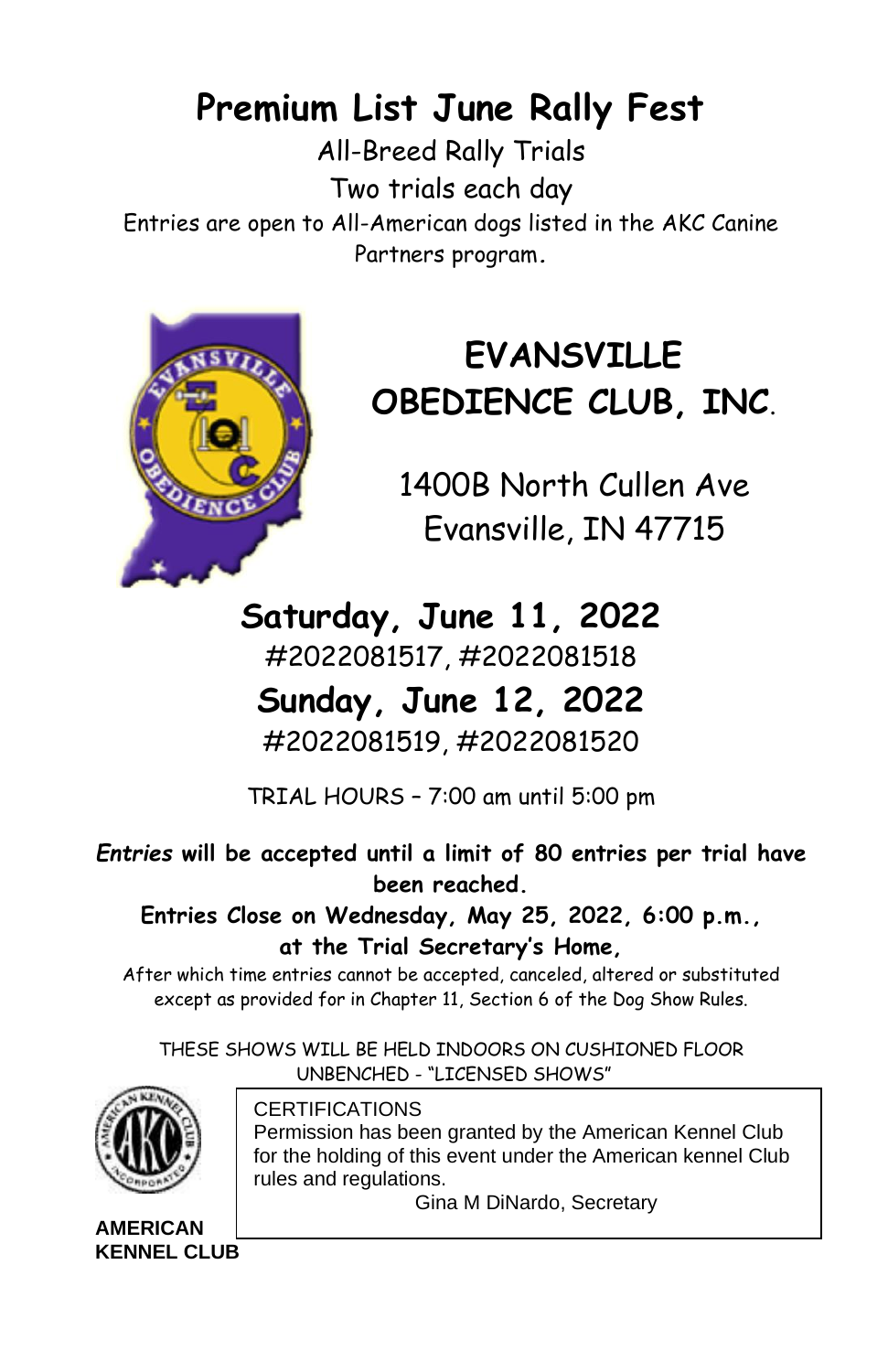## **OFFICERS OF THE EVANSVILLE OBEDIENCE CLUB, INC.**

| 1311 S.E 2 <sup>nd</sup> Street, Evansville, IN 47713 |  |  |  |
|-------------------------------------------------------|--|--|--|

## **TRIAL COMMITTEE**

Sherri Alspaugh........................................... Trial Secretary 5400 Lee Acres Drive, Boonville, IN 47601 \* 812-480-4099 paughprintpoms@gmail.com

Lauren Kincaid ............................. Saturday Trial Chairman 6109 Brighton Dr., Evansville, IN 47715 neldricken@gmail.com

Krista Robards................................ Sunday Trial Chairman 6200 Plainview Dr., Evansville, IN 47720 krista62@aol.com

## **EVENT COMMITTEE**

Lauren Kincaid, Krista Robards, Diana Kuehn, Mimi Nicholson, Valery Kessens

## **JUDGES AND THEIR ASSIGNMENTS**

# **Saturday – All classes Jamie Jo Sieveking, #41166** 1406 N Golf Blvd, Columbia, MO 65202

**Sunday – All classes Katie E Maess #62012** 8872 Snider Rd, Mason, OH 45040-9275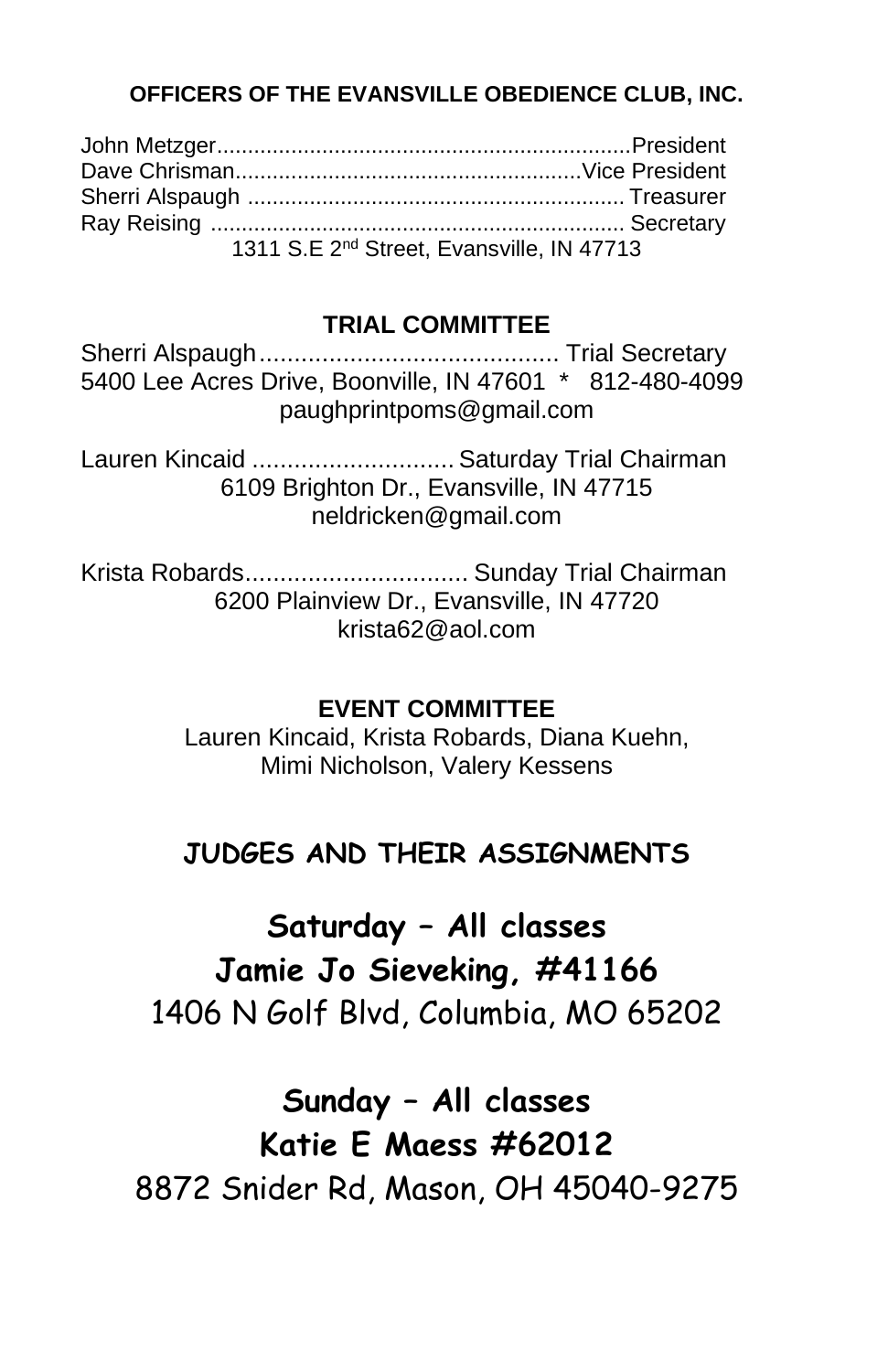| Saturday both trials         | Sunday both trials |
|------------------------------|--------------------|
| Novice A and B               | Novice A and B     |
| Advanced A and B             | Advanced A and B   |
| Excellent A and B            | Excellent A and B  |
| Intermediate                 | Intermediate       |
| Masters                      | Masters            |
| Second trial ONLY on         |                    |
| Saturday                     |                    |
| Pairs (Novice and advanced)* |                    |

## **Entry Fees**

Weekend Special:

Any 4 entries same dog for rally – \$90.00 Single/Additional rally class entry of each dog each trial – \$28.00

\*Rally Pairs (Novice or Advanced) is for one handler working two dogs together, one time through a rally course. Separate official entry forms needed for each dog entered**. Please identify other entries comprising of the unit on the entry form.** A single entry fee applies to the unit.

## **Catalog**

Pre-ordered catalog – \$4.00. Please check the box on your entry. A very limited supply of catalogs will be available at the trial for purchase.

Please mail entries with fees payable to "Evansville Obedience Club" to the following address:

> Sherri Alspaugh 5400 Lee Acres Drive Boonville, IN 47601

Important: Entries that are illegible or do not contain complete information, **with the AGREEMENT form** attached and including the jump height when applicable, will not be accepted. Exhibitor may not be notified before closing. **Overnight or special delivery of entries must not require a signature**. Every effort will *be made in notifying each exhibitor of their entry's confirmation.*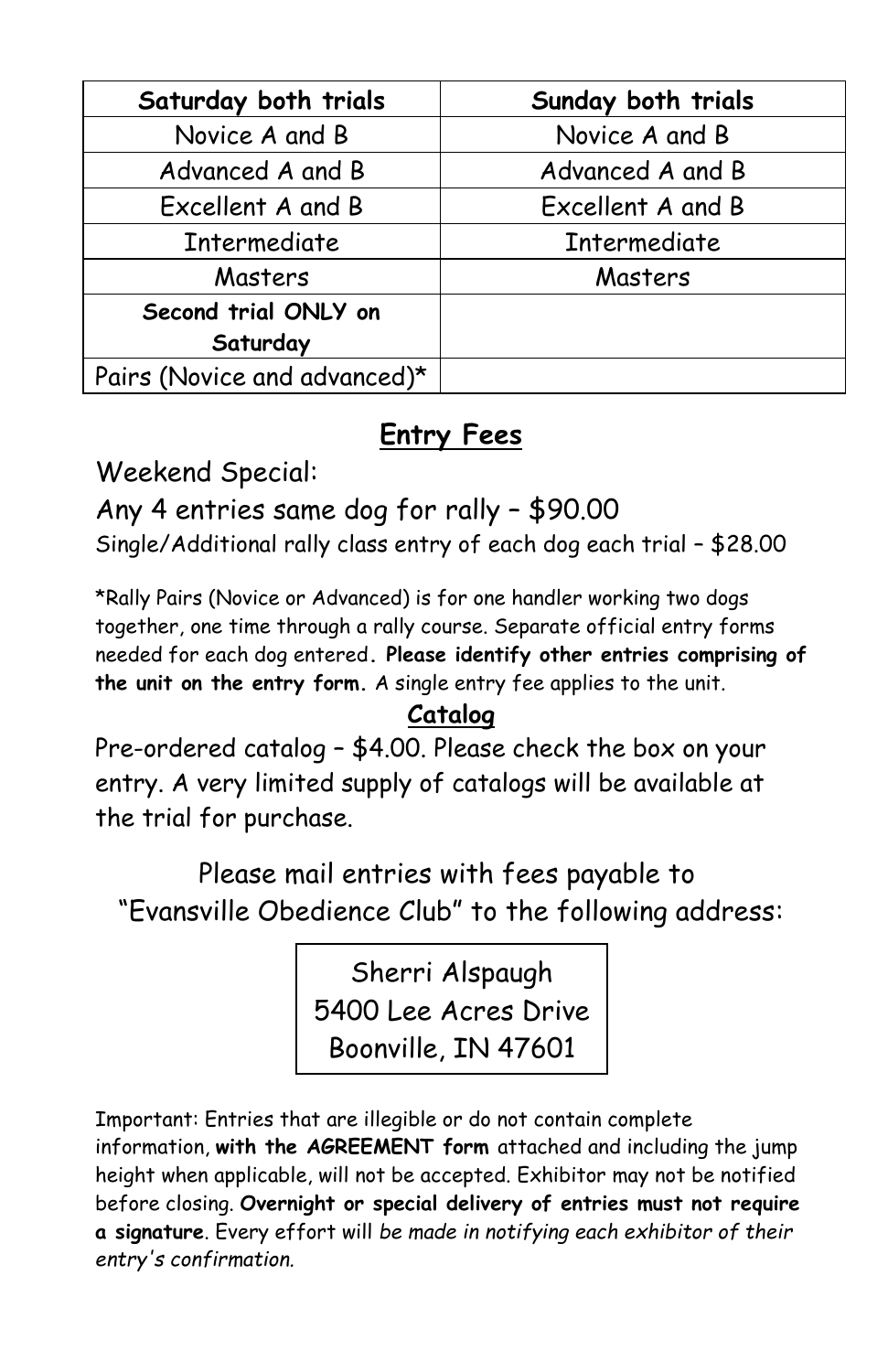## **Jump Height Order**

Classes will run in jump height order, Short to Tall Entries must include dog's jump height if applicable. Every effort will be made to accommodate exhibitors with multiple dogs in the same class/height order.

> **zmobri** the Trial Secretary no later than one-half Move-ups between trials will be allowed. The request to move up must be made to hour after the conclusion of classes.

## **Ribbon and Awards Prizes**

*A qualifying score is required for all awards.*

## **Regular classes:**

1 st Place – Blue rosette

2 nd Place – Red rosette

3 rd Place – Yellow rosette

4 th Place – White rosette

## **Non-Regular classes:**

1 st Place – Rose ribbon

2 nd Place – Brown ribbon

3 rd Place – Light Green ribbon

4<sup>th</sup> Place - Gray ribbon

**Qualifying score** – Dark Green Ribbon

**Highest Triple Q in Rally - Advanced B, Excellent B and Master**

**- Rosette**

**New Title – Rosette**

**Rally Cone for New First Time RAE's**

## **Veterinarian On Call**

All Pet Emergency Clinic 104 S. Heidelbach Avenue Evansville, IN 47713 (812) 422-3300 Friday: 6 PM – 8:00 AM, Saturday: 12:00 pm- 8:00 am Sunday – 24 hours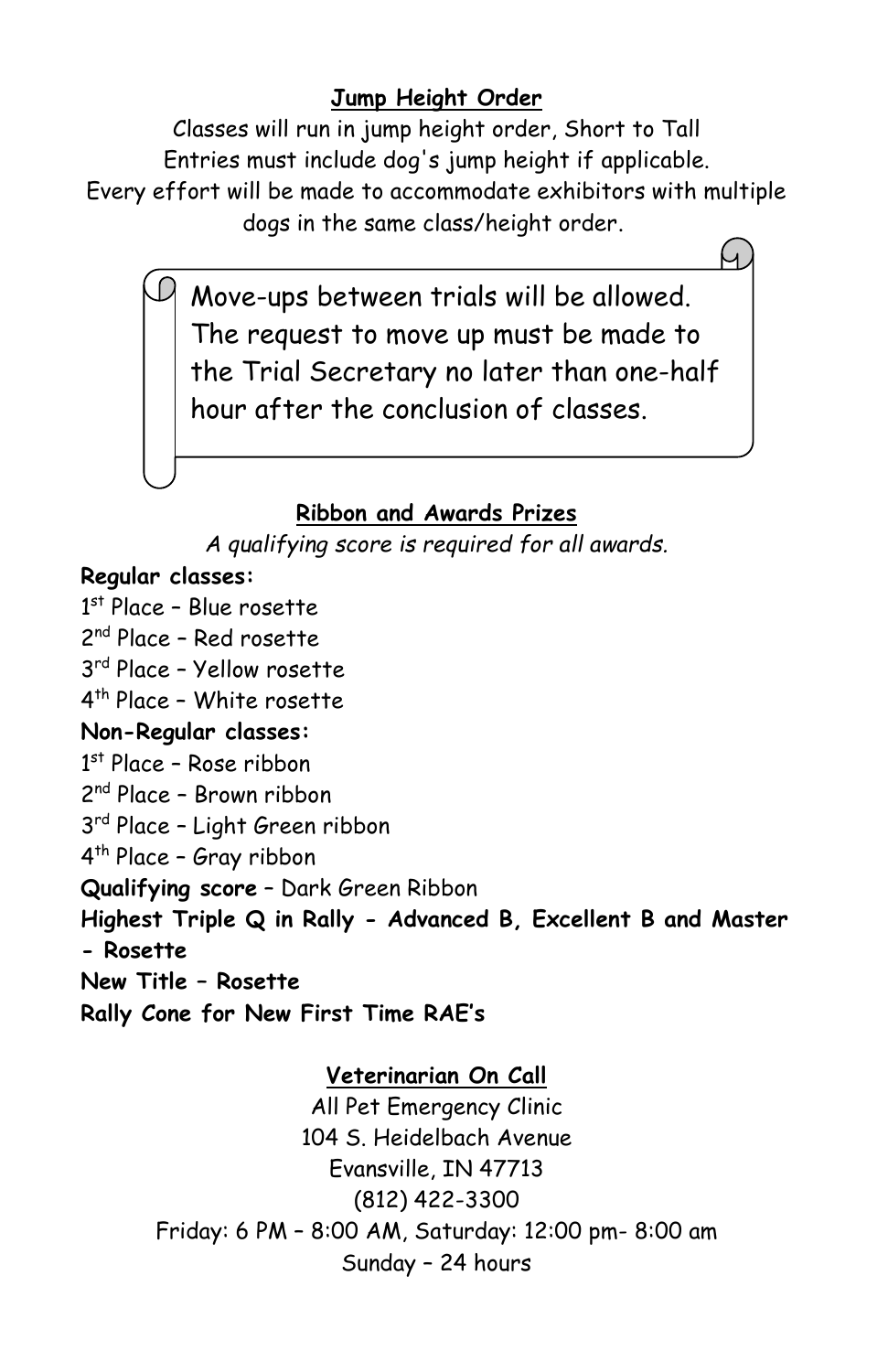### **Dogs Eligible to Enter**

This trial is open to all dogs six (6) months of age or older that are registered with the American Kennel Club or that have AKC Limited Registration, Purebred Alternative Listing/Indefinite Listing Privileges (PAL/ILP) or an AKC Canine Partners listing number, or are approved Foundation Stock Service (FSS) breeds. Dogs with a PAL/ILP number or an AKC Canine Partners listing number must be spayed or neutered in order to compete. Dogs should be physically sound. Dogs that are blind, bitches in season, aggressive dogs, or dogs suffering from any deformity, injury, or illness which may affect a dog's physical or mental performance are not eligible to compete. No dog shall compete if it is taped or bandaged in any way or has something attached to it for medical purposes. Refer to Chapter 2 of the Rules Applying to Registration and Discipline for the listing of registrable breeds that may participate. Wherever the word "dog" is used in these regulations, it includes both sexes.

## **COVID-19 Information**

Evansville Obedience Club will follow the guidelines set forth by the State of Indiana and our local government. Evansville Obedience Club understands guidelines can change quickly and exhibitors will be notified if change in protocol for our trial occurs.

Exhibitors will not be required to wear a mask in the building unless required by the judge. Please remember to wash your hands frequently and practice physical distance when applicable. Evansville Obedience Club wants to continue to hold trials in a healthy and fun environment. Please stay home if you are not feeling well and keep everyone safe! People who are visibly sick and attend the trial may be asked to leave with NO REFUND. Your entry into this trial indicates you are in agreement to the rules put forth by this trial and that you cannot hold EOC responsible should you become ill following participation in this trial.

#### **Waiting List**

This trial will have a waiting list in the event the limits are reached prior to closing. Waiting list will be formed in order entries are received.

### **Notice to Exhibitors**

The following pertains to all obedience and rally events: OBEDIENCE AND RALLY FEES include a 50-cent AKC recording fee and \$3.00 event service fee. The fees are INCLUDED in the entry fee; DO NOT ADD FEES TO YOUR ENTRY! (American Kennel Club rule, Chapter 11, Section 2). Entry fees shall not be refunded in the event that a dog is absent, disqualified, excused by veterinarian or judge, or barred from competition by action of the show committee. If because of riots, civil disturbances, extreme and/or dangerous weather conditions, emergency, or other acts beyond the control of the management, it is impossible to open or complete the show, no refund of entry fees will be made.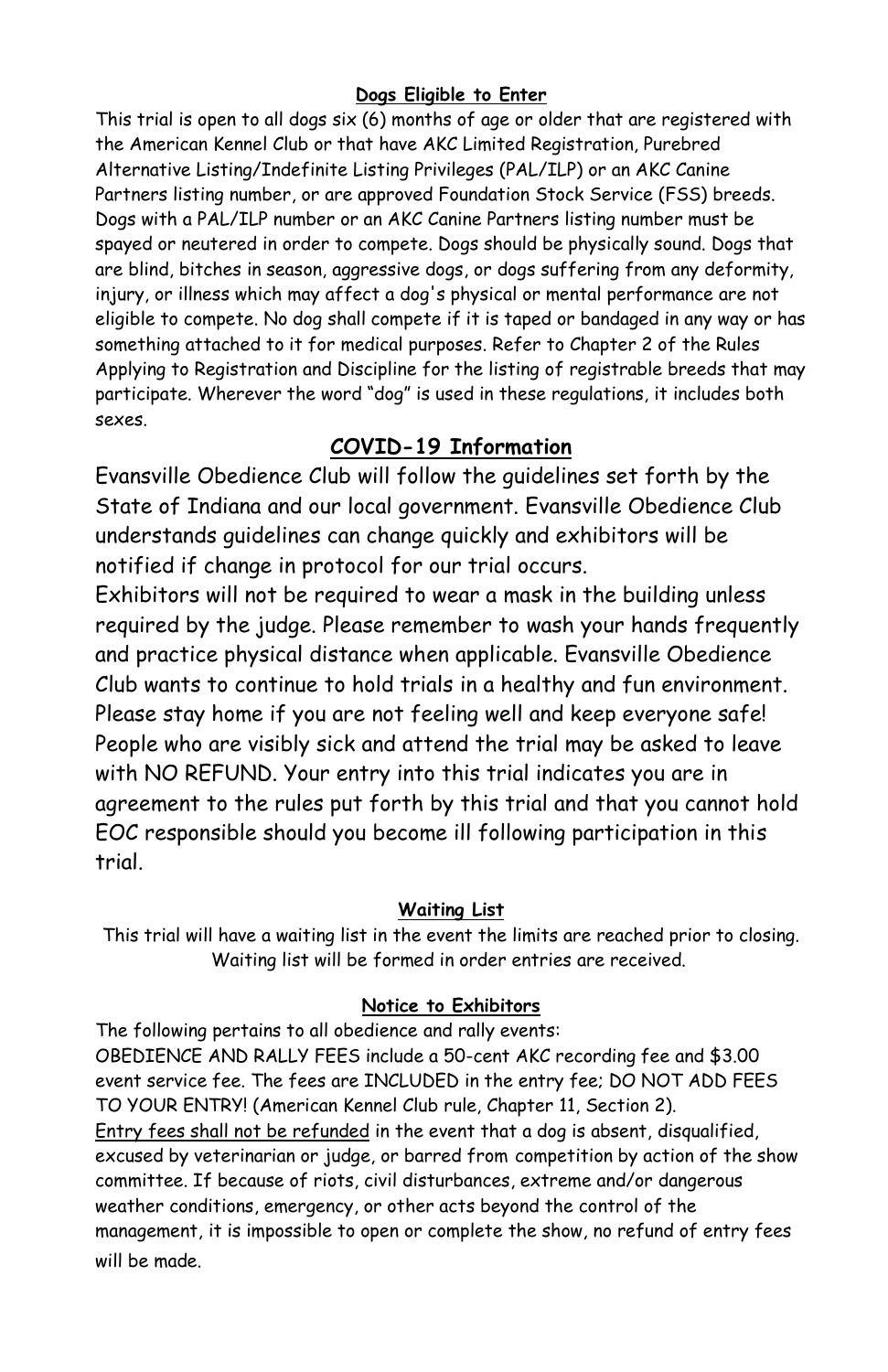PLEASE NOTE: Refund of entry fees, less AKC processing fees (see above) and a \$5 administration fee, for bitches that come in season after the closing date of these trials, may be obtained by sending a veterinarian's certificate to the trial secretary. This certificate must be received one hour prior to the start of classes. Returned checks not constitute a valid entry fee. The trial secretary will collect a \$25 administrative fee from the exhibitor for each returned check. Subsequent returned checks from the same exhibitor may result in cash only transactions. Entries will not be accepted if received without fees, signature, or AKC agreement on back of the official form. No fax, phone, or credit card entries accepted. NO ENTRY that specifies any condition will be accepted. Owners without an e-mail address may not be notified of entry errors or other issues in time for corrections. ALL RIBBONS/ROSETTES must be claimed at the trial. None will be mailed. Exhibitors are responsible for being present at scheduled time of judging and may leave immediately thereafter, unless required for further judging. The judge need not wait for any dog holding up a class. Evansville Obedience Club has no obligation or responsibility for providing service through a public address system or steward for the purpose of calling or locating dogs that are not brought to the ring when required.

ALL DOGS must be on leash and under control at all times. 'DOG' means either sex. Exhibitors are responsible for cleaning up after their dog(s) at the show site and at all hotels, motels, and campgrounds where they are staying while competing in these trials. It is expressly understood that exhibitors alone are responsible for the behavior of their dog(s) and/or children. Any exhibitor whose dog(s) and/or children create unnecessary disturbances or repeatedly engage in unsafe or disruptive behavior may, at the discretion of the Event Committee, be asked to leave the trial site. In such case, no refund of entries will be made.

ALL DOGS must be crated when not in the ring or warming up. Warm up must be done on lead.

UNENTERED DOG ONLY ALLOWED IN THE BUILDING WITH PRIOR PERMISSION FROM THE SHOW SECRETARY OR TRIAL CHAIRMAN. BITCHES IN SEASON AND LITTERS OF PUPPIES ARE NOT PERMITTED ON TRIAL GROUNDS.

Exhibitors should follow their veterinarian's recommendation to assure their dogs are free of internal and external parasites and any communicable diseases and have appropriate vaccinations.

NO DOGS MAY BE LEFT IN THE BUILDING OR TRIAL GROUNDS OVERNIGHT. DOGS may not be left in closed vehicles without proper ventilation. If dogs are found in distress, EOC will take appropriate actions.

NO RV or OVERNIGHT PARKING on trial grounds.

EOC is a NON-SMOKING property.

THE EVANSVILLE OBEDIENCE CLUB, INC, the Trial Secretary, Trial Chairman, and their agents assumes no responsibility for any loss, damage, or injury sustained by the exhibitors, handlers, or any of their dogs or property, and further assumes no responsibility for injury to children not under the control of their parents or guardians. Evansville Obedience Club participates in the AKC Arbitration option. Hotels, motels and campgrounds are considered part of the trial site.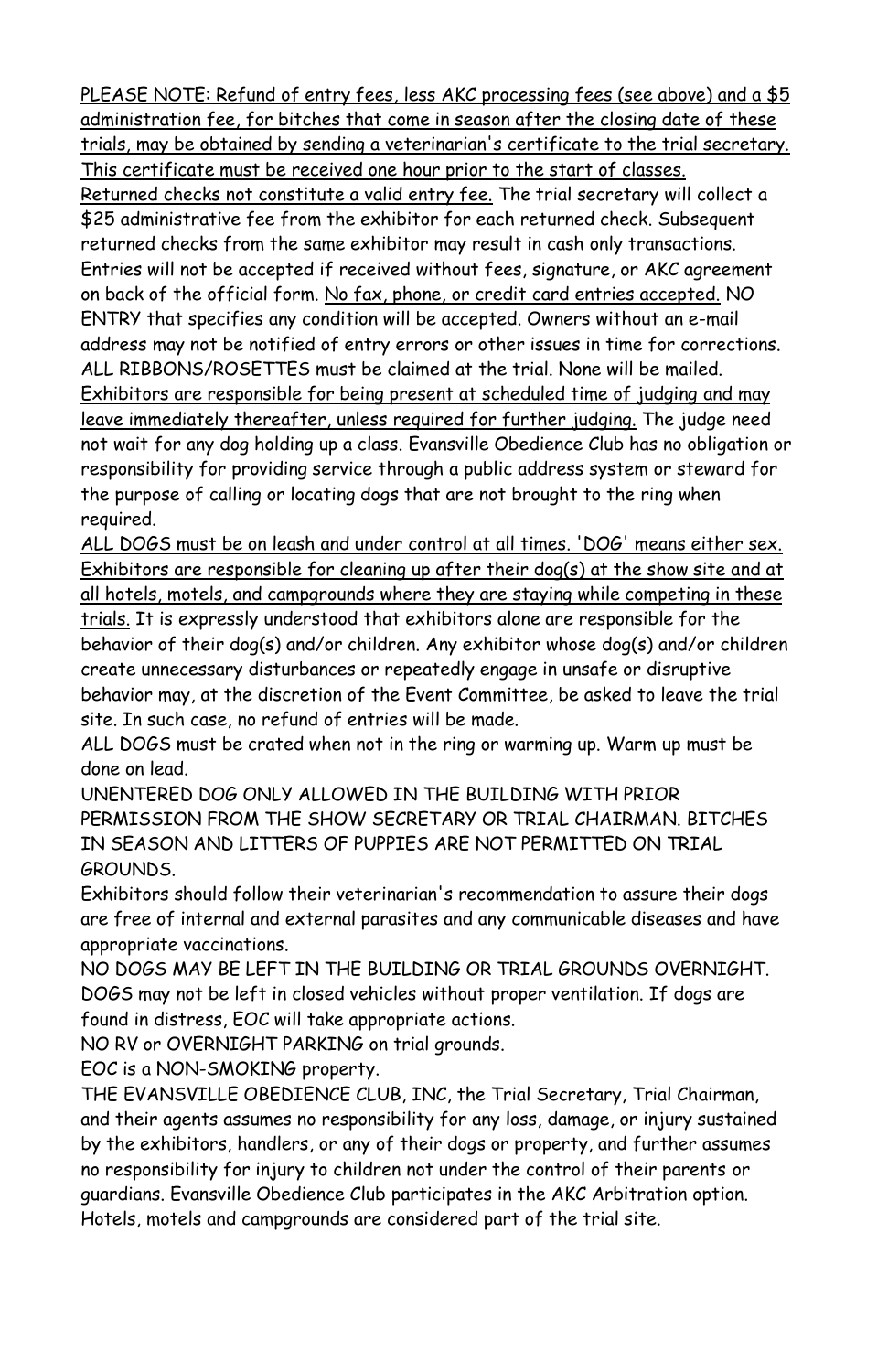#### **Notice to Exhibitors**

RETURNED CHECKS do not constitute a valid entry fee. The Show Secretary will add a collection fee to the amount of each returned check. Subsequent returned checks from the same exhibitors may result in their being put on a CASH ONLY basis.

No entry shall be made and no entry shall be accepted which specifies any condition as to its acceptance. Entries will not be accepted without fees or signatures. Changes, additions or corrections to entry forms must be received in writing or prior to close of entries. Those received by telephone are not acceptable.

## **Crating**

Crating will be allowed indoors. If you are concerned about COVID-19 exposure, please provide to the gate steward a phone number to be texted/called on the day of the trial when it is close to your turn in the ring. Otherwise, please know it is your responsibility to be present and on time to the ring. Crating will be limited and only permitted to dogs owned/handled by those entered in our trials. No ex-pens allowed in the building. Clean and inviting Evansville Obedience Club members crates may be available for use for exhibitors to use. We invite you to use what you and your dog are most comfortable using to crate in. If you would like to reserve/check to see if a crate is available for use, please email [paughprintpoms@gmail.com](mailto:paughprintpoms@gmail.com) at least a week prior to the date of the trial. A reservation tag will be placed on any crate reserved at no cost to you if we have one available. All crates by members are wire or plastic crates. Chairs/Seating is provided at all of our trials.

\*\*\*\*\*\*\*\*\*\*\*\*\*\*\*\*\*\*\*\*\*\*\*\*\*\*\*\*\*\*\*\*\*\*\*\*

 EOC is a non-smoking property \*\*\*\*\*\*\*\*\*\*\*\*\*\*\*\*\*\*\*\*\*\*\*\*\*\*\*\*\*\*\*\*\*\*\*\*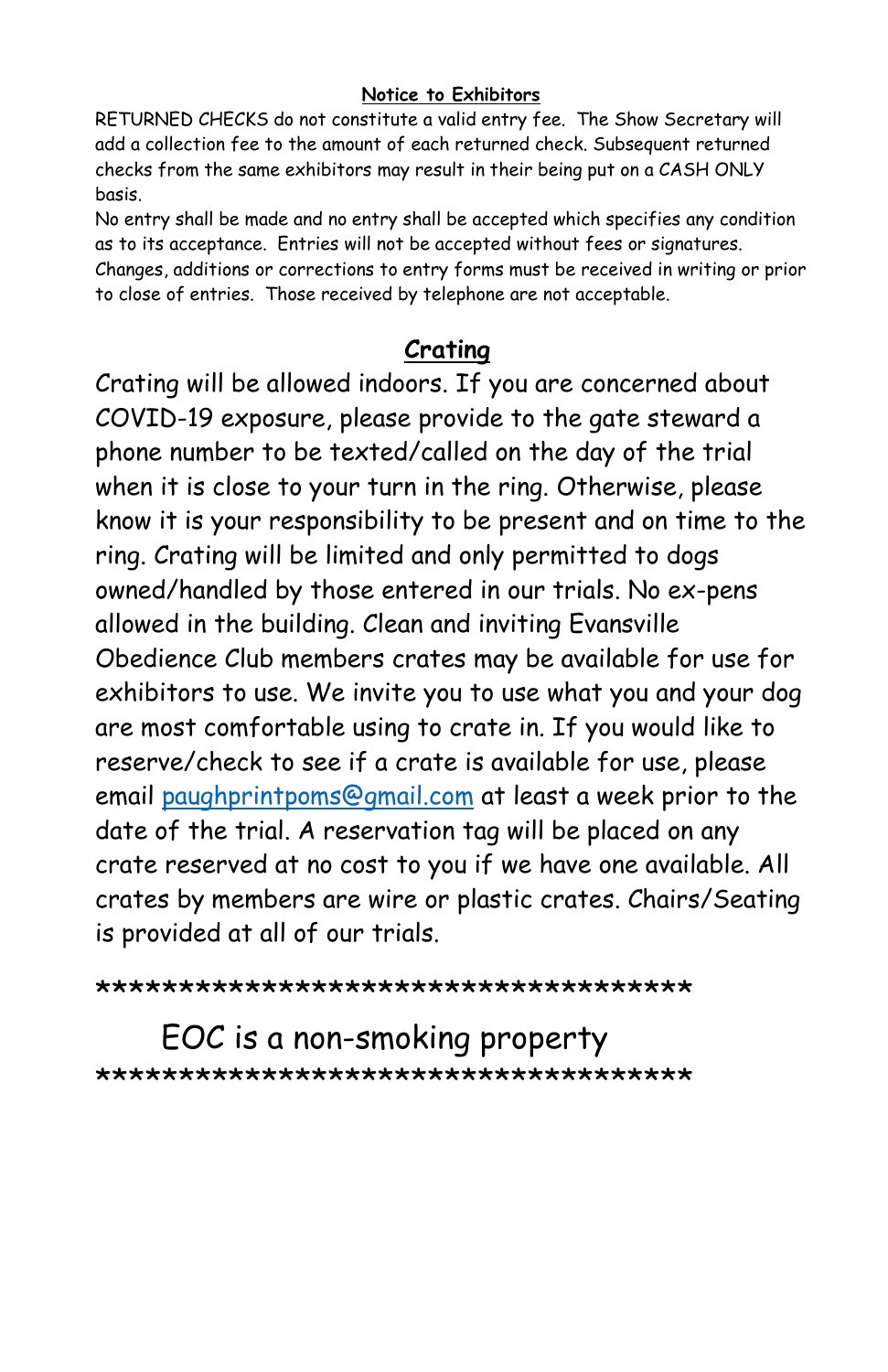**MARK YOUR CALENDARS! EOC'S TRIALS 2022**

> **September 9-11 Obedience & Rally Judge: Karen Wrey**

**November 11-13 Obedience & Rally Judge: Laraine Moffa**

Join us for a Pancake breakfast, Saturday and Sunday mornings, on the show site, starting 7 AM.

We will also have lunch items available on site.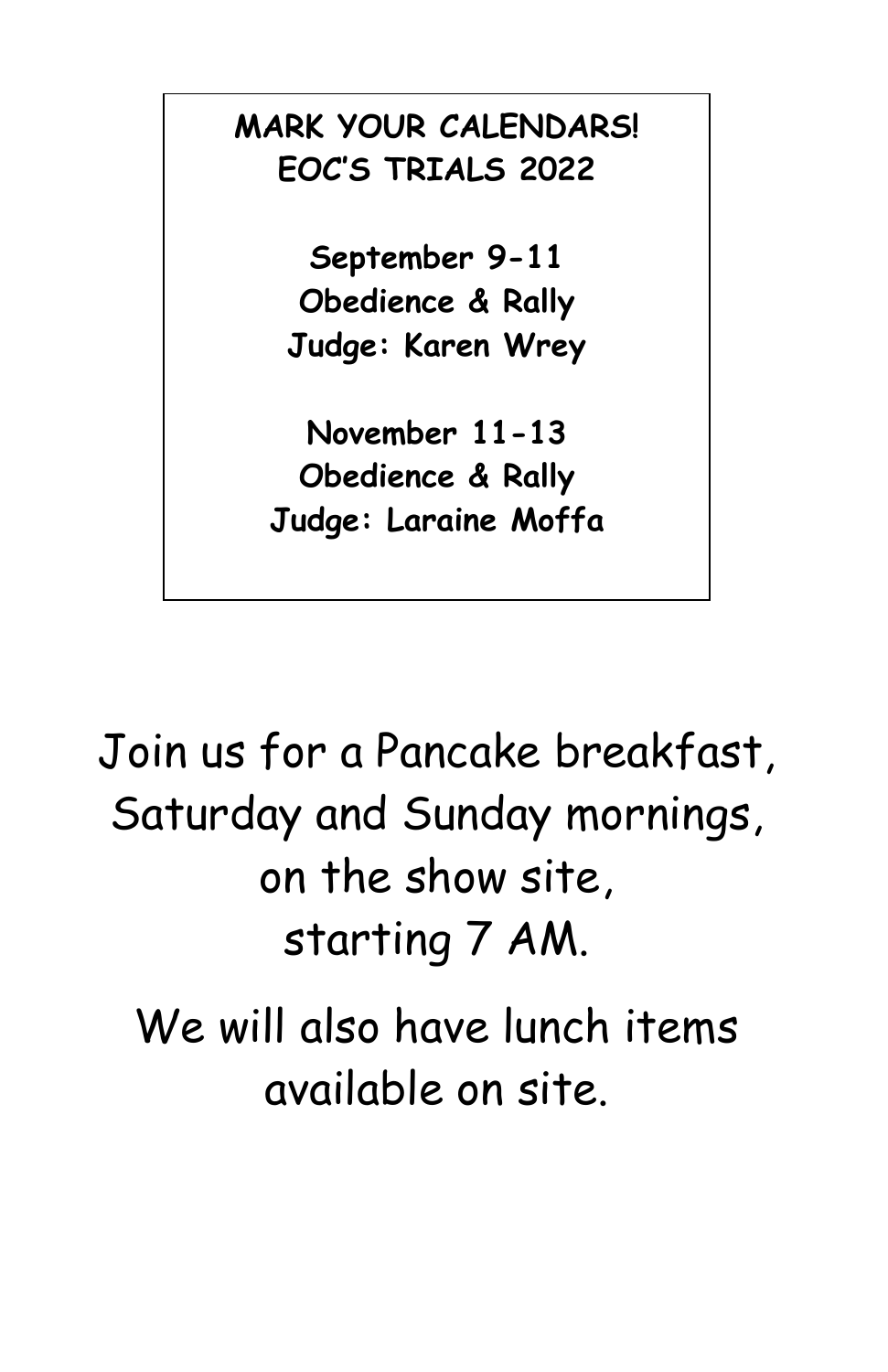AKC Rules, Regulations, Policies and Guidelines are available on the American Kennel Club Web site, www.akc.org

#### **AGREEMENT**

I (we) agree that the club holding this event has the right to refuse this entry for cause which the club shall deem sufficient. In consideration of the acceptance of this entry and of the holding of this event and of the opportunity to have the dog judged and to win prizes, ribbons or trophies, I (we) agree to hold the AKC, the event-giving club, their members, directors, governors, officers, agents, superintendents or event secretary and the owner and/or lessor of the premises and any provider of services that are necessary to hold this event and any employees or volunteers of the aforementioned parties, and any AKC approved judge judging at this event, harmless from any claim or loss or injury which may be alleged to have been caused directly or indirectly to any person or thing by the act of this dog while in or about the event premises or grounds or near any entrance thereto, and I (we) personally assume all responsibility and liability for any such claim; and I (we) further agree to hold the aforementioned parties harmless from any claim for loss, injury or damage to this dog. Additionally, I (we) hereby assume the sole responsibility for and agree to indemnify, defend and save the aforementioned parties harmless from any and all lose and expenses (including legal fees) by reason of the liability imposed by law upon any of the aforementioned parties for damage because of bodily injuries, including death at any time resulting therefrom, sustained by any person or persons, including myself (ourselves), or on account of damage to property, arising out of or in consequence of my (our) participation in this event, however such, injuries, death or property damage may be caused, and whether or not the same may have been caused or may be alleged to have been caused by the negligence of the aforementioned parties or any of their employees, agents, or any other persons. I (we) agree that any cause of action, controversy or claim arising out of or related to the entry, exhibition or attendance at the event between the AKC and the event-giving club (unless otherwise stated in its premium list) and myself (ourselves) or as to the construction, interpretation and effect of this agreement shall be settled by arbitration pursuant to the applicable rules of the American Arbitration Association. However, prior to arbitration all applicable AKC bylaws, rules, regulations and procedures must first be followed as set forth in the AKC charter and bylaws, rules, regulations, published policies and guidelines.

#### **INSTRUCTIONS**

- 1. (Variety) if you are entering a dog of a breed in which there are varieties for show purposes, please designate the particular variety you are entering i.e., Cocker Spaniel (solid color black, ASCOB, parti-color). Beagles (not exceeding 13 inches over 13 inches but not exceeding 15 inches). Dachshunds (longhaired, smooth, wirehaired), Bull Terriers (colored, white), Manchester Terriers (standard, toy), Chihuahuas (smooth coat, long coat), English Toy Spaniels (King Charles and Ruby, Blenheim and Prince Charles), Poodles (toy, miniature, standard), Collies (rough, smooth).
- 2. 2. The following categories of dogs may be entered and shown in Best of Breed competition: Dogs that are Champions of Record and dogs which according to their owner's records, have completed the requirements for a championship, but whose championships are unconfirmed. The showing of unconfirmed Champions in Best of Breed competition is limited to a period of 90 days from the date of the show where the dog completed the requirements for a championship.
- 3. (Dog Show Class) Consult the classification in this premium list. If the dog show class in which you are entering your dog is divided, then, in addition to designating the class, specify the particular division of the class in which you are entering your dog, i.e., age division, color division, weight division.
- 4. 4. A dog must be entered in the name of the person who actually owned it at the time entries for a show closed. If a registered dog has been acquired by a new owner, it must be entered in the name of its new owner in any show for which entries closed after the date of acquirement, regardless of whether the new owner has received the registration certificate indicating that the dog is recorded in his name. State on entry form whether transfer application has been mailed to A.K.C. (for complete rule refer to Chapter 11, Section 3)
- 5. Mixed Breed dogs entering classes for Agility, Obedience, and Rally trials should mark Breed as "All-American Dog/Mixed Breed." Sire and Dam information shall remain blank for mixed breed entrants.

#### **JUNIOR SHOWMANSHIP.**

If this entry is for Jr. Showmanship, please give the following information: AKC Jr. Handler  $\#$  \_\_ \_\_ \_\_ \_\_ \_\_ \_\_ \_\_ - Jr.'s date of birth \_\_ \_\_ - \_\_ . By signing I certify that the junior does not now and will not act as an agent/handler for pay while competing in Junior Showmanship. NAME OF JUNIOR HANDLER:

| ADDRESS:                                                                                    |        |     |  |
|---------------------------------------------------------------------------------------------|--------|-----|--|
| CITY:                                                                                       | STATE: | 7IP |  |
| If Jr. Handler is not the owner of the dog identified on the face of this form, what is the |        |     |  |
| relationship of the Jr. Handler to the owner?:                                              |        |     |  |